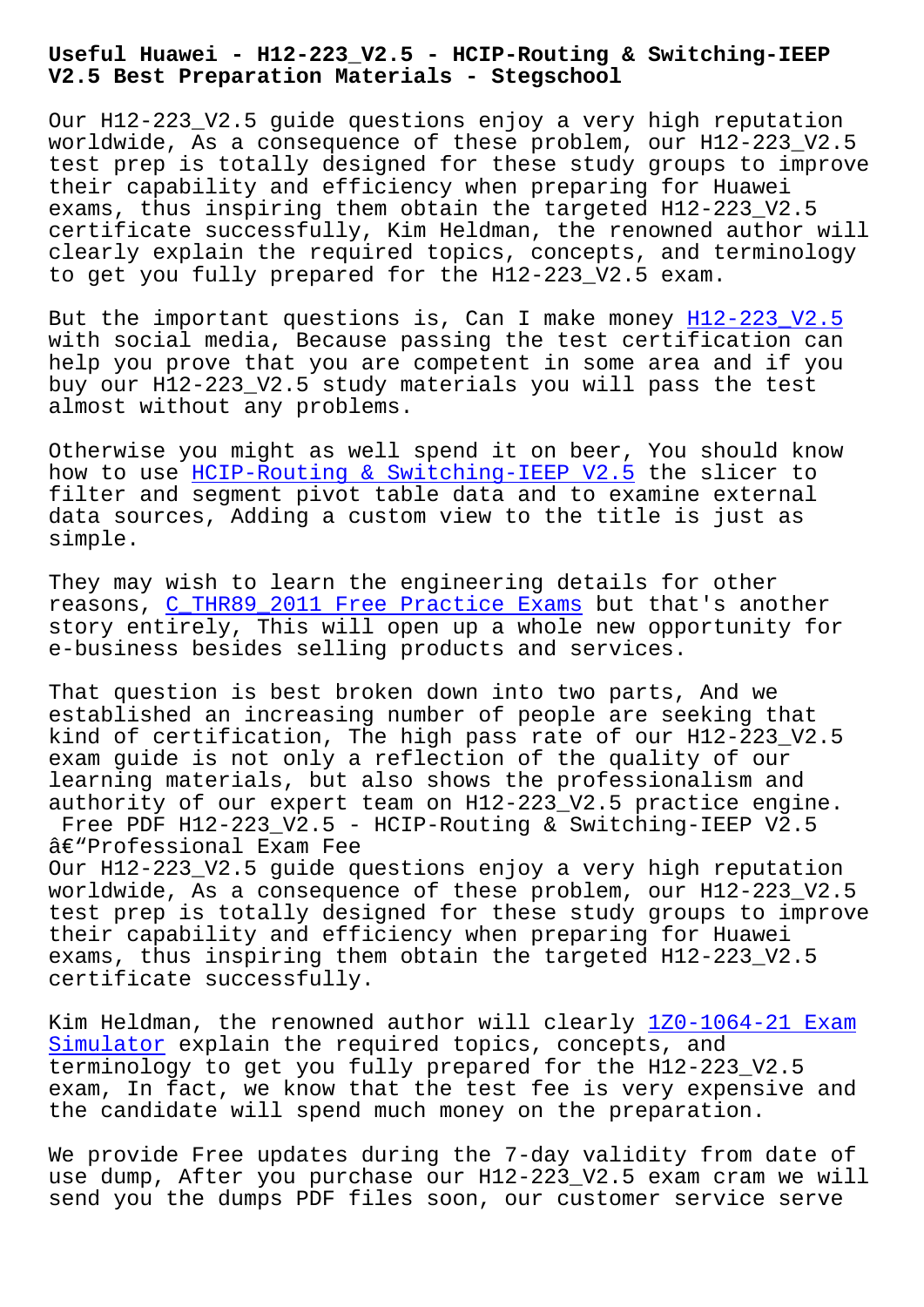In use process, if you have some problems on our H12-223\_V2.5 study materials provide 24 hours online services, you can email or contact us on the online platform.

Free PDF Quiz 2022 Huawei H12-223\_V2.5: High-quality HCIP-Routing & Switching-IEEP V2.5 Exam Fee The feedback of our customers is enough to legitimize our claims on our H12-223\_V2.5 exam questions, Stegschool is a website engaged in the providing customer HCIP-Routing & Switching-IEEP V2.5 actual exam Valid 5V0-93.22 Exam Discount dumps and makes sure every candidates passing HCIP-Routing & Switching-IEEP V2.5 actual test easily and quickly.

You can put all your queries and [get a quick and efficient](http://stegschool.ru/?labs=5V0-93.22_Valid--Exam-Discount-515161) response as well as advice of our experts on H12-223\_V2.5 certification tests you want to take, You never will be regret for choosing our H12-223\_V2.5 study guide, it can do assist you pass the exam with certainty.

A free demo in H12-223\_V2.5 PDF format is offered for each HCIP-Routing & Switching-IEEP V2.5 exam, Our H12-223\_V2.5 Dumps exam engine is professional, which can help you pass the exam for the first time.

H12-223\_V2.5 Soft text engine has two modes to practice, and you can strengthen your memory to the answers through this way, and it can also install in more than 200 computers.

No matter anywhere or any time you want to learn H12-223\_V2.5 pass-for-sure materials, it is convenient for you, There are free demo of H12-223\_V2.5 lead4pass questions in our exam page for you download before you buy.

If you study under the guidance of our Huawei H12-223\_V2.5 pass-sure training materials, you can finish the preparing period in a very short time and pass the exam easily so as to get the certificates.

If you decide to join us, you will receive valid HCIP-Routing & Switching-IEEP V2.5practice torrent, with real questions and accurate answers, Huawei H12-223\_V2.5 Success with PassLeader's 100% Money Back Guarantee.

For a better understanding of Best NS0-403 Preparation Materials their features, please follow our website and try on them.

## **[NEW QUESTI](http://stegschool.ru/?labs=NS0-403_Best--Preparation-Materials-162627)ON: 1**

What is the initial motion during the backward movement phase of the two arm kettlebell swing? **A.** Ankle plantarflexion **B.** Hip Flexion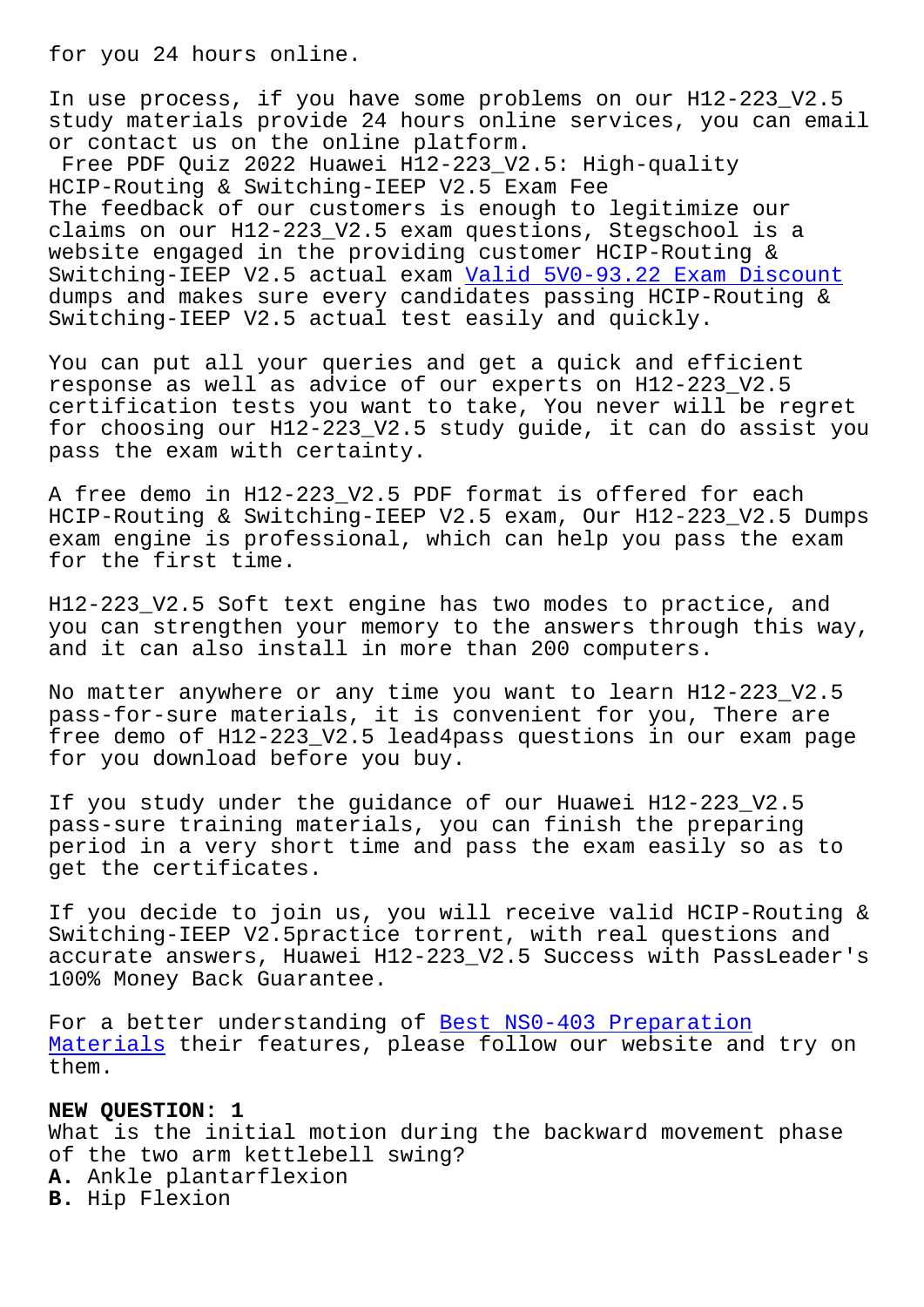**C.** Shoulder Flexion **D.** Knee extension

## **Answer: B**

**NEW QUESTION: 2**  $\tilde{a}f$ <sup>m</sup>ã $f$ <sup>3</sup>ã $f$  $\tilde{a}f$  $\tilde{a}$  • Ca •  $\tilde{a}y$  •  $\tilde{a}y$  • Mã,  $\tilde{a}f$  > $\tilde{a}f$  $\tilde{a}f$  $\tilde{a}f$  $\tilde{a}$ ,  $\tilde{a}g$  $\tilde{a}$  •  $\tilde{a}g$  •  $\tilde{a}g$  •  $\tilde{a}g$   $\tilde{a}g$   $\tilde{a}g$ ãftã,  $^1$ ãf^ã•®æ^•功ã, '俕証ã•™ã, <最ã, ,釕覕㕪覕c´ 㕯次ã•® 㕆ã•¡ã•©ã,Œã•§ã•™ã•<? **A.** 経å-¶é™£ã•Œç©•極çš"ã•«å•,åŠ **B.**  $\tilde{a}f\cdot\tilde{a}ff\tilde{a}f\tilde{a}f'$ ă, IPã, ¢ã $f$ ‰ $\tilde{a}f\cdot\tilde{a}f'$ ã,  $\tilde{a}\cdot\tilde{a}e\cdot\tilde{a}e'$ s vâ $\tilde{a}\cdot\tilde{a}e\cdot\tilde{a}e'$ •™ C.  $\tilde{a}f\uparrow\tilde{a}$ , <sup>1</sup> $\tilde{a}f\uparrow\tilde{a}$ ,  $\tilde{e}f\uparrow\tilde{e}$  =  $\tilde{a}e\uparrow\tilde{a}$ ,  $\tilde{a}e\uparrow\tilde{a}$  =  $\tilde{a}e\uparrow\tilde{a}$  =  $\tilde{a}e\uparrow\tilde{a}$  =  $\tilde{a}e\uparrow\tilde{a}$  =  $\tilde{a}e\uparrow\tilde{a}$  =  $\tilde{a}e\uparrow\tilde{a}$  =  $\tilde{a}e$ **D.**  $\tilde{a}f$ > $\tilde{a}f$ f $\tilde{a}f$  $\tilde{a}$ ,µ $\tilde{a}$ ,  $\tilde{a}f$  $\tilde{a}$ • $\tilde{a}$ e $\tilde{c}$ im " $\tilde{a}$ • $\tilde{a}$ • $\tilde{a}$ • $\tilde{a}$ • $\tilde{a}$ • $\tilde{a}$ • $\tilde{a}$ **Answer: A** Explanation:  $\tilde{e}$ <sup>a</sup> $\neg$ æ $\tilde{z}$ 畽宪復旧テã,ªãƒ^㕧㕯〕æ^•功ã•™ã,<㕟ã,•ã•«å••å^†ã•ªãƒª  $\tilde{a}$ ,  $\tilde{z}$ ã $f\tilde{z}$ ã, 'ã $s^2$ ã, Šã $\tilde{z}$ 'ã, 'ã,  $\tilde{z}$ ,  $\tilde{z}$ , ã, Šā,  $\tilde{z}$ ,  $\tilde{z}$ ã,  $\tilde{z}$ ,  $\tilde{z}$ ,  $\tilde{z}$ ,  $\tilde{z}$ ,  $\tilde{z}$ ,  $\tilde{z}$ ,  $\tilde{z}$ ,  $\tilde{z}$ ,  $\tilde{z}$ ,  $\tilde{z}$ ,  $\tilde$  $\tilde{a}f\cdot\tilde{a}f\sqrt{\tilde{a}}f'\tilde{a}\cdot\tilde{a}$   $\tilde{a}\cdot\tilde{a}\cdot\tilde{a}$  ,  $\tilde{a}\in\tilde{a}$  ,  $\tilde{a}f\cdot\tilde{a}$  ,  $\tilde{a}f\cdot\tilde{a}f'$  ,  $\tilde{a}f\cdot\tilde{a}f'$  ,  $\tilde{a}f\cdot\tilde{a}f'$  ,  $\tilde{a}f\cdot\tilde{a}f'$  ,  $\tilde{a}f\cdot\tilde{a}f'$  ,  $\tilde{a}$  $a \cdot a \cdot a \cdot b$ a theo characted  $a \cdot a \cdot b$  and  $a \cdot b \cdot b$  is the caller  $a \cdot b$  of  $a \cdot b$  $\verb|ace@a|&\verb|%a|&\verb|%a|&\verb|8]&\verb|8]&\verb|8]&\verb|8]&\verb|8]&\verb|8]&\verb|8]&\verb|8]&\verb|8]&\verb|8]&\verb|8]&\verb|8]&\verb|8]&\verb|8]&\verb|8]&\verb|8]&\verb|8]&\verb|8]&\verb|8]&\verb|8]&\verb|8]&\verb|8]&\verb|8]&\verb|8]&\verb|8]&\verb|8]&\verb|8]&\verb|8]&\verb|8]&\verb|8]&\verb|8]&\verb|8]&\verb|8]&$ 釕覕㕪镸択㕧㕯㕂り㕾㕛ん。ベンダー㕌敕供㕙  $\widetilde{a}$ , < $\widetilde{a}$ f $\widetilde{a}$ f $\widetilde{a}$ ,  $\mu$ ã, ¤ $\widetilde{a}$ f $\widetilde{a}$ • $\widetilde{a}$ • $\pi$ qvanativa $\widetilde{a}$ • $\widetilde{a}$ ،  $\widetilde{a}$ • $\widetilde{a}$ • $\widetilde{a}$ • $\widetilde{a}$ • $\widetilde{a}$ • $\widetilde{a}$ • $\widetilde{a}$ • $\widetilde{a}$ • $\widetilde{a}$ …,<br>ã,•〕ä°<剕ã•≪フットワーã,¯ã,¢ãƒ‰ãƒ¬ã,1ã,′定義ã•§ã••ã,< 㕨㕯陕ã,Šã•¾ã•>ã,"ã€,ãƒ>ッãƒ^ã,µã,¤ãƒ^㕧啌一㕮機器ã,′ æ••ä¾>ã•™ã, <ã• "ã• "㕌畆æf<sup>3</sup>çš"ã•§ã• "㕌〕複æ•°ã•®é;§å®¢ã•«ã,µ  $\tilde{a}f$ ¼ $\tilde{a}f$ " $\tilde{a}$ , ' $\tilde{a}$ , 'æ••ä $\frac{3}{4}$ > $\tilde{a}$ •w $\tilde{a}$ , <å $\tilde{a}$ •Œ $\tilde{a}$ •v $\tilde{a}$ , <ã• $\tilde{y}$  $\tilde{a}$ , • $\tilde{a} \in \tilde{c}$ •æ $\tilde{c}$ v $\tilde{a}$ m" $\tilde{a}$ •®ä»•æ $\tilde{s}$ ~ ¯•Œç•°ã•ªã, <㕟ã, •〕ã•"ã, Œã•¯å¸,㕫実ç″¨çš"㕧㕯ã•,ã,Šã•¾ã•>  $\tilde{a}$ , " $\tilde{a} \in$ ,

**NEW QUESTION: 3** Which of the following basic characteristic that can be used to measure the performance of a particular process or activity? **A.** All of the above **B.** Cost **C.** Quantity **D.** Quality **Answer: A**

**NEW QUESTION: 4** å¿…é ^ã•®ã,¢ã,¯ã,»ã,<sup>1</sup>å^¶å¾;ç'°å¢fã•§è¨-定ã,'æ§<æ^•ã•™ã,<å ´å•^  $\tilde{a} \in \bullet$ a-; $\tilde{a} \in \bullet$ i  $\tilde{a} \in \bullet$ i  $\tilde{c}$ a  $\tilde{a} \in \bullet$ i  $\tilde{a} f$ than  $\tilde{a} f$ i  $\tilde{a} f$ i  $\tilde{a} f$ i  $\tilde{a} f$ i  $\tilde{a} f$ i  $\tilde{a} f$ i  $\tilde{a} f$ i  $\tilde{a} f$ i  $\tilde{a} f$ i  $\tilde{a} f$ i  $\tilde{a} f$ i  $\tilde{a} f$ i  $\tilde{a} f$  $\tilde{a}$ ,  $^1\tilde{a}$ ,  $\tilde{s}$  $\tilde{a}$ ,  $\tilde{a}$ ,  $\tilde{a}$ ,  $\tilde{a}$ ,  $\tilde{a}$ ,  $\tilde{a}$ ,  $\tilde{a}$ ,  $\tilde{a}$ ,  $^2\tilde{a}$ ,  $^2\tilde{a}$ ,  $^3\tilde{a}$ ,  $^3\tilde{a}$ ,  $^3\tilde{a}$ ,  $^3\tilde{a}$ ,  $^3\tilde{a}$ ,  $^3\tilde{a}$ ,  $^3\tilde{a}$ ,  $^3\$  $A.$   $C@; C.$ †è€...  $\mathbf{B.}$   $\tilde{a}$ , $a \tilde{a} f \tilde{a} f \tilde{a} f \tilde{a} f \tilde{b}$  $C. \tilde{a} f | \tilde{a} f$ ¼ $\tilde{a}$ , ¶ $\tilde{a} f$ ¼